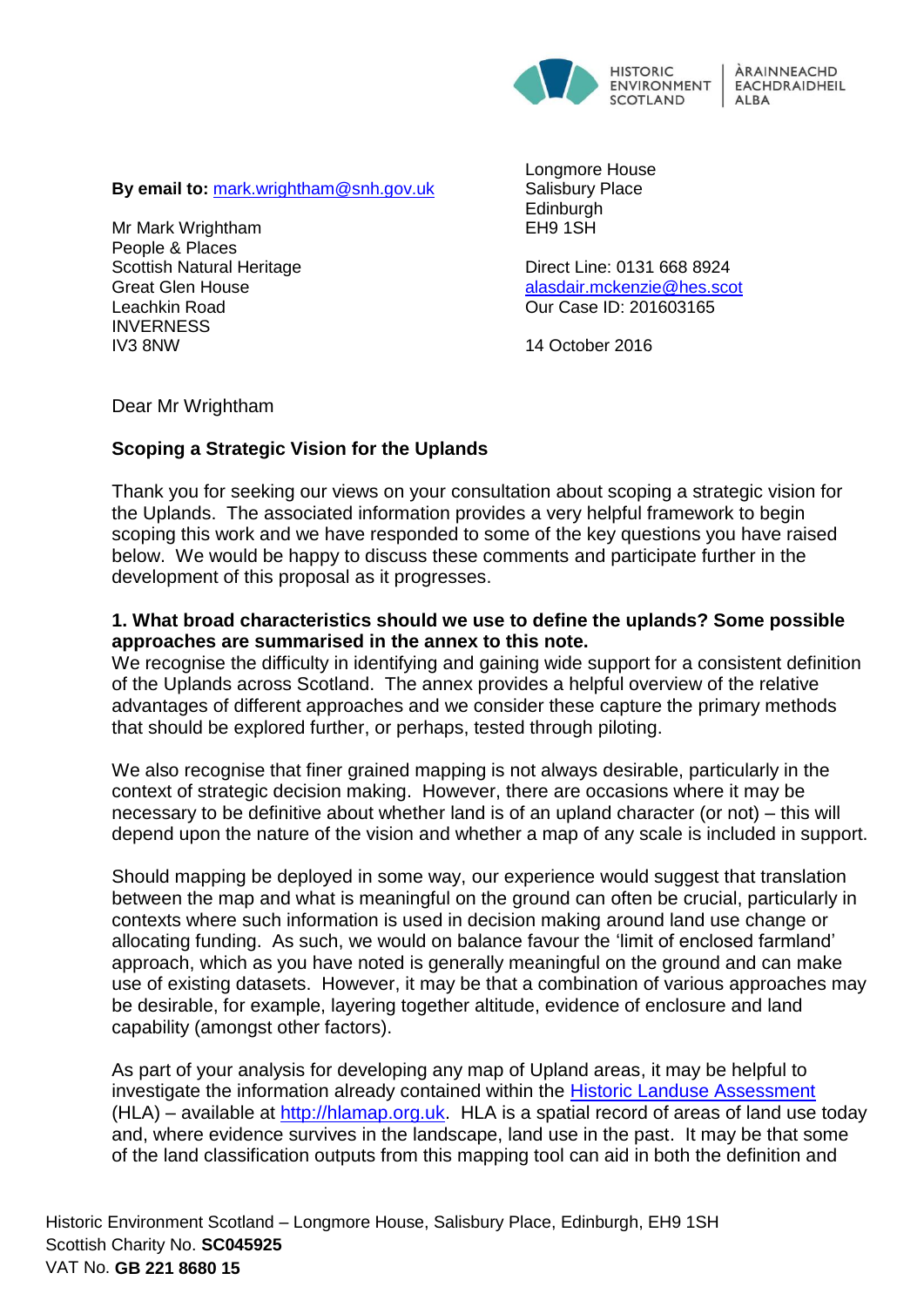articulation of Upland areas. Should you wish to explore the use of the HLA and its underlying data further we would happy to discuss this with you.

## **2. What are the key social, economic and environmental benefits that the uplands provide for Scotland?**

**3. How can upland land use help to prevent or reduce the impacts of climate change?** As highlighted in [Our Place in Time,](http://www.gov.scot/Resource/0044/00445046.pdf) the historic environment is a source of identity, culture and learning. At a general level, the historic record and cultural artefacts in Upland areas tend to be much better preserved than in Lowland areas simply because Uplands have been subject to less cultivation and development.

The Scottish Uplands, both in terms of the cultural material they contain and the stories of past and current generations living, working and visiting these areas, are incredibly valuable for a range of reasons. Understanding, appreciating and careful management of these areas will help us better understand our past and consequently prepare us for the future.

# **4. A strategic vision could inform decisions about the balance between different land uses in different parts of the uplands. What are the key choices that an upland vision should address, and why?**

There is potentially a very wide range of choices that would come into play in determining land use in the Uplands, although most commonly these will be around agriculture, sport and recreation and new development (e.g. forestry expansion and renewable energy generation). It may be useful to review the two [Regional Land Use Pilots](http://www.gov.scot/Topics/Environment/Countryside/Landusestrategy/regional) that have recently been undertaken to draw upon the evidence they gathered as an indication for the common issues that arise and where choices need to be made.

It may also be helpful to review the [Environmental Report](http://www.gov.scot/Resource/0049/00492155.pdf) that accompanied the Land Use Strategy 2 consultation, which we consider set out some helpful examples of different land uses and where competing priorities and interests may need to be reconciled.

## **5. Are there any other topics or issues that should be included in an upland vision, and if so why?**

### **6. Are there any topics or issues that should be excluded from an upland vision, and if so why?**

Any vision for the Uplands should be as inclusive as possible and we have no strong views about any particular topics that should be discounted at this stage.

#### **7. Which stakeholders do you think it would be particularly important to involve, and how? Would particular approaches be needed, for example, to reach particular groups?**

A vision for the Uplands should be a shared endeavour in which people, organisations and other interested groups work collaboratively. To do this better, we need to develop a common language and gain a clear understanding of what the choices are and how relevant information can be obtained to underpin important decisions.

As noted above, the recent Regional Land Use Pilots may provide useful insights into ways in which stakeholder participation can be successfully achieved. Wherever possible, existing networks of those working in and familiar with Upland areas will be crucial to informing a vision that all partners can subscribe to.

Historic Environment Scotland – Longmore House, Salisbury Place, Edinburgh, EH9 1SH Scottish Charity No. **SC045925** VAT No. **GB 221 8680 15**